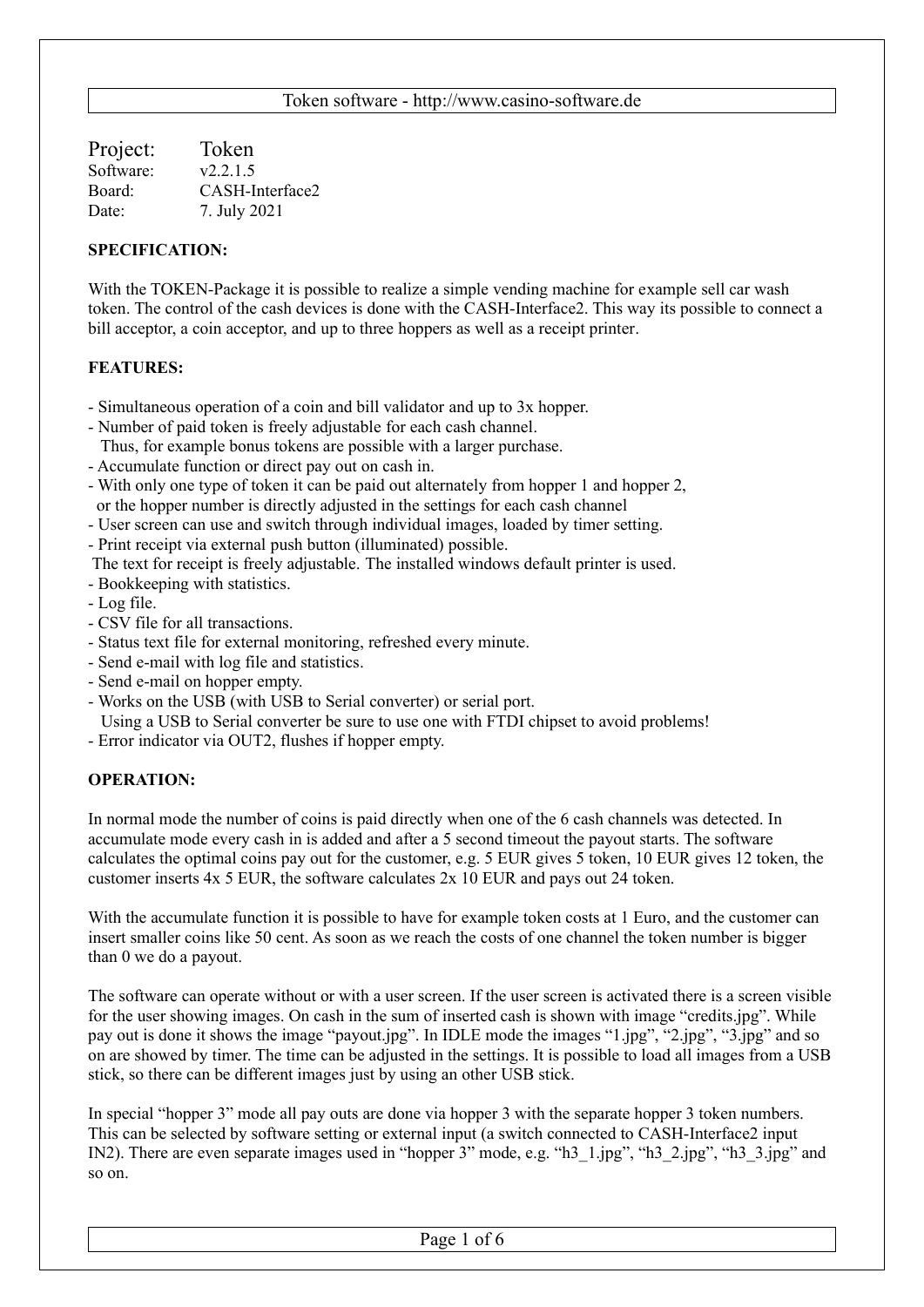## **DEVICES:**

The protocol for coin and bill validator must be PARALLEL.

We can monitor 6 channels, so using bill and coin validator we suggest this setup:

- $#1 5$  EUR bill
- #2 10 EUR bill
- #3 20 EUR bill
- #4 0,50 EUR coin
- $#5 1$  EUR coin
- $#6 2$  EUR coin

#7 – enter your own value, for example using bill validator with PULSE protocol you can enter 5000 here and use the 50 EUR bill, too.

- Bill validator of the type NV9, NV10 or pin compatible (like PYRAMID TRILOGY), GBA ST2 via adapter possible.
- Coin validator of the type NRI-G13 or RM5 or EMP800 or pin compatible (like MEI CASHFLOW 330) .
- Nayax credit card reader.
- Hopper of the type Azkoyen U-II, or NRI currenca h2 or HS-2012 (STD) via MK4 adapter or UNIVERSAL HOPPER MK2/3/4 via MK4-Adapter or ND300-Adapter. Protocol: PULSE.

- (Hopper) Note dispenser ND300KM or compatible via ND300KM adapter. Protocol: PULSE.

- Relays output NO 200 VDC, 15W (CI2 REL connector), Push button print receipt illumination.

- OUT 2, +12V DC / 1A output (CI2 OUT2 connector), Error illumination, flushing when active.

Using a coin sorter the external control via hopper full signal is done by coin validator output line 5. e.g. EMP 800.00/P V6 /O or. /N /X Pin4 Low sorter control and SRT 800.2X or SRT 800.3X

# **POWER SUPPLY:**



The power supply is connected to clamp X1.

The CASH-Interface2 needs a supply voltage of +5V and +12V DC. The ground connections (GND) of both voltage must be connected. The interfacing of  $+5V$ , +12V and GND is printed on the board.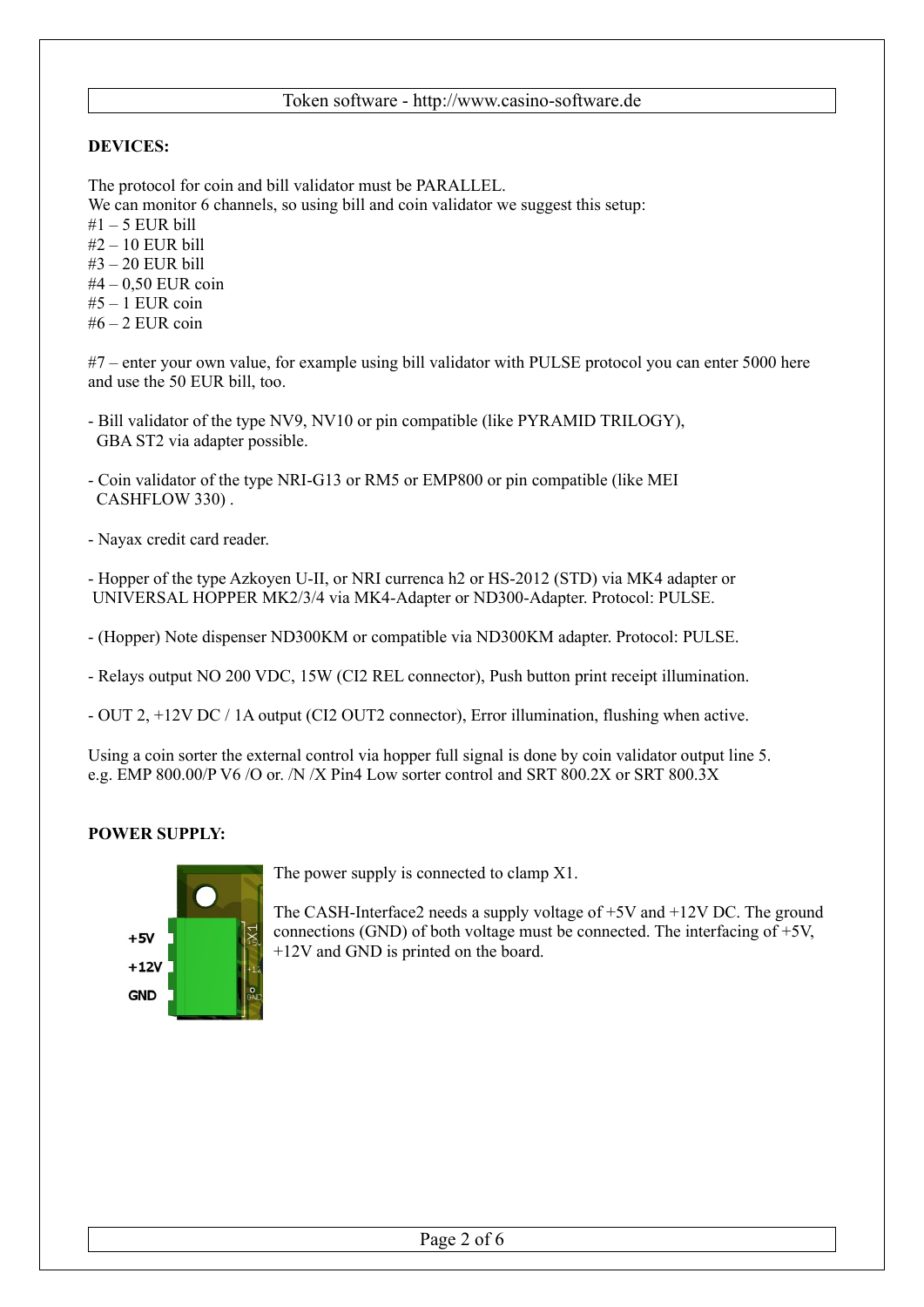# **BOARD v1.21:**



## **JUMPER:**

JP1.5 – IN1 external push button, print receipt JP1.7 – IN2 external push button, select hopper3 mode or "out of order" JP1.9 – OUT2<br>JP1.10 – RELAYS<br>illumination error (blinker)<br>illumination error (blinker) illumination print receipt push button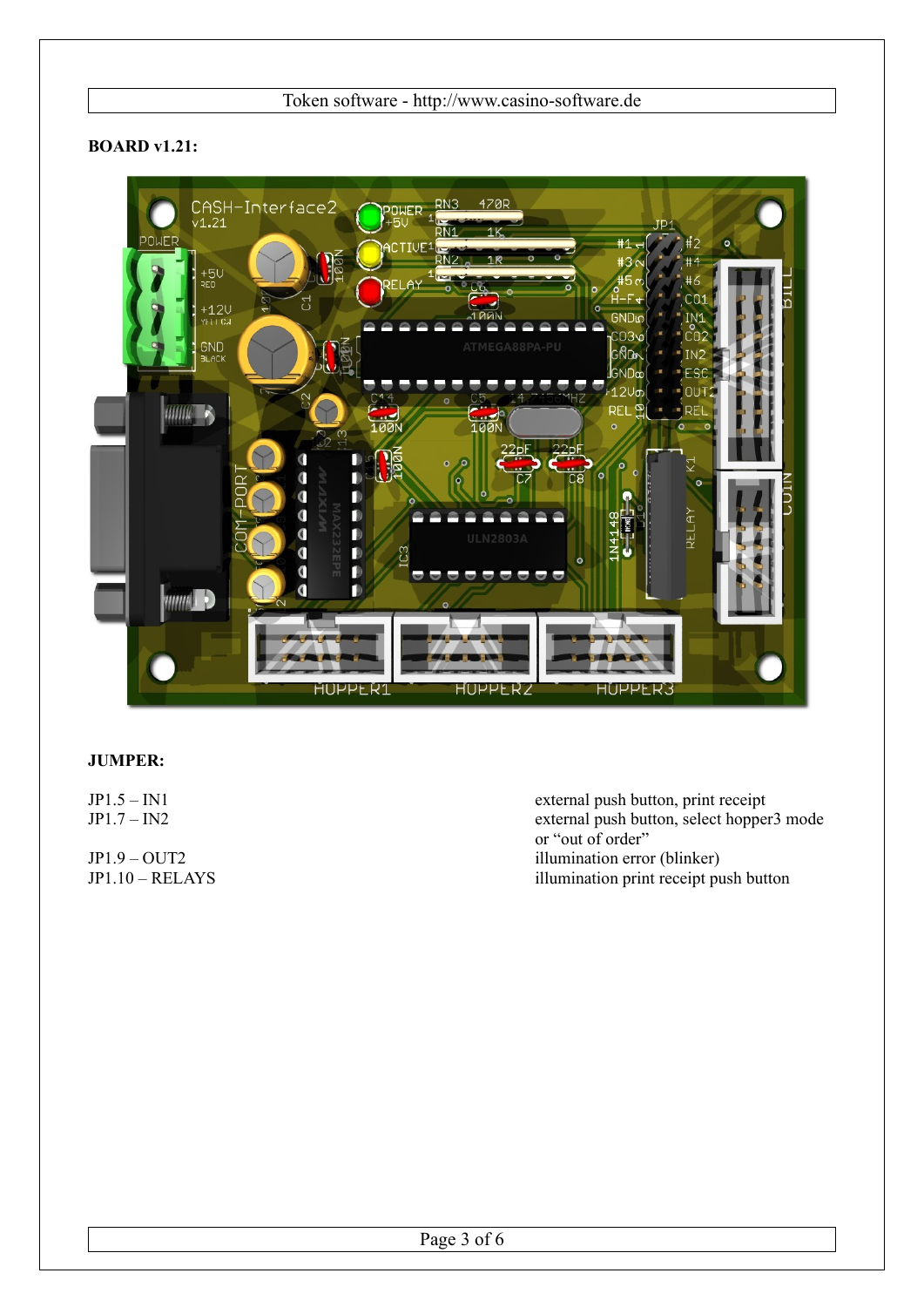# **Print Ticket button (IN1) + illumination (REL):**



The print ticket illumination and select to print a ticket, is active for 10 seconds after payout has started.

# **Error signal (OUT2):**



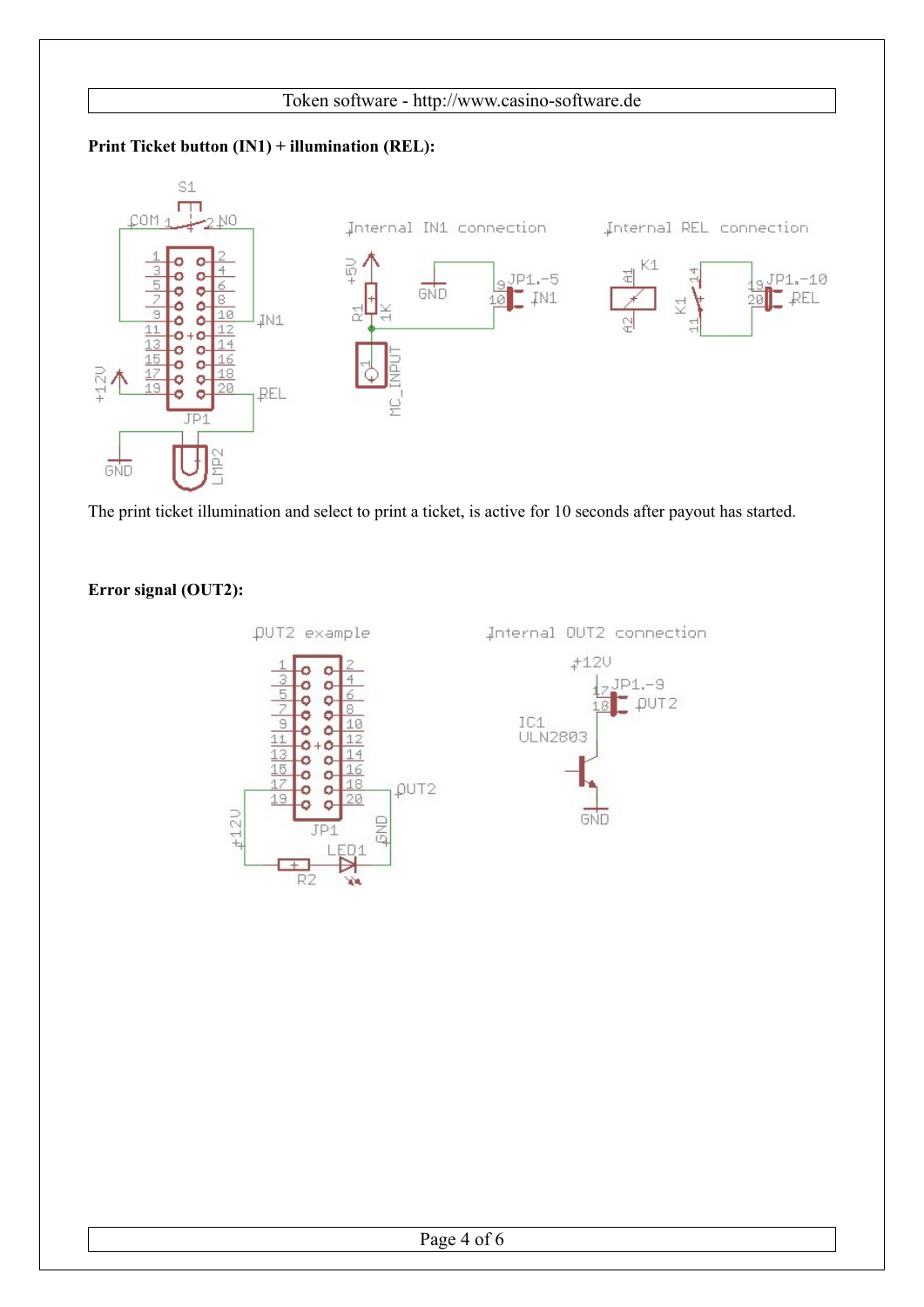# **MK4-ADAPTER:**



Occupation of the 10 pole plug (Azkoyen compatible):

 $\mathbb{N}$  $0<0$ Θ Ω  $\bullet$ m

X1-1: +24V DC X1-2: GND

Pin  $1,2,3 = +V (+12V)$  o.  $+24V$  DC  $Pin 4,5 = -V (GND)$ Pin  $6$  = Full Sensor Pin  $7 =$  Motor run Pin  $8 = Not$  used  $Pin 9 = Coin$  signal Pin  $10$  = Empty sensor

JP1.1 : +12V Hopper, power from CASH-Interface JP1.2 : +24V Hopper, power from external power supply on plug X1 JP1.3 : IN1 (mode selector) JP1.4 : IN2 (mode selector)

Mode 0 (Direct switching 24V) : JP1.3 open + JP1.4 open Mode 1 (Logic control / motor run) : JP1.3 closed + JP1.4 closed Mode 2 (Coin counting / pulse) : JP1.3 open + JP1.4 closed

 $JP2.1: Coin (µP Sensor Output) \Rightarrow short JP2.1 and JP2.2$ JP2.3 : Coin raw (Raw Sensor Output) => short JP2.3 and JP2.2

## **ND300-ADAPTER:**



Connects a ND300 note dispenser on the HOPPER plug.

- 1 +12V DC (GRAY)
- $2 -$ GND (BLACK)
- 3 Motor run / pulse (ORANGE)
- 4 Empty (GREEN)